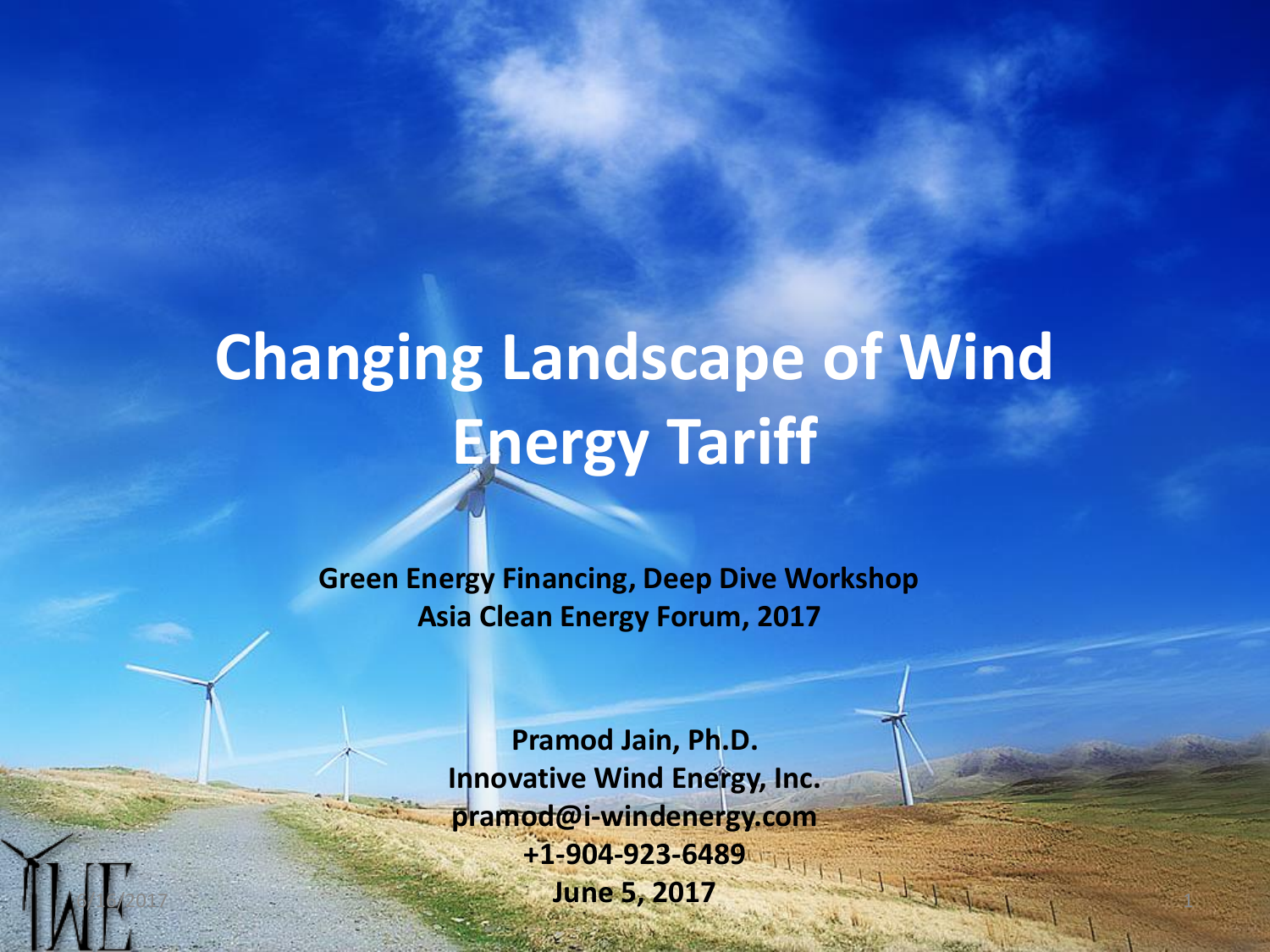### **Agenda**



- Wind Tariffs from auctions in Americas
- Wind Tariffs from auctions in Africa, Europe and Asia
- PPAs in USA
- Tariffs in Mongolia, Philippines, Sri Lanka, Vietnam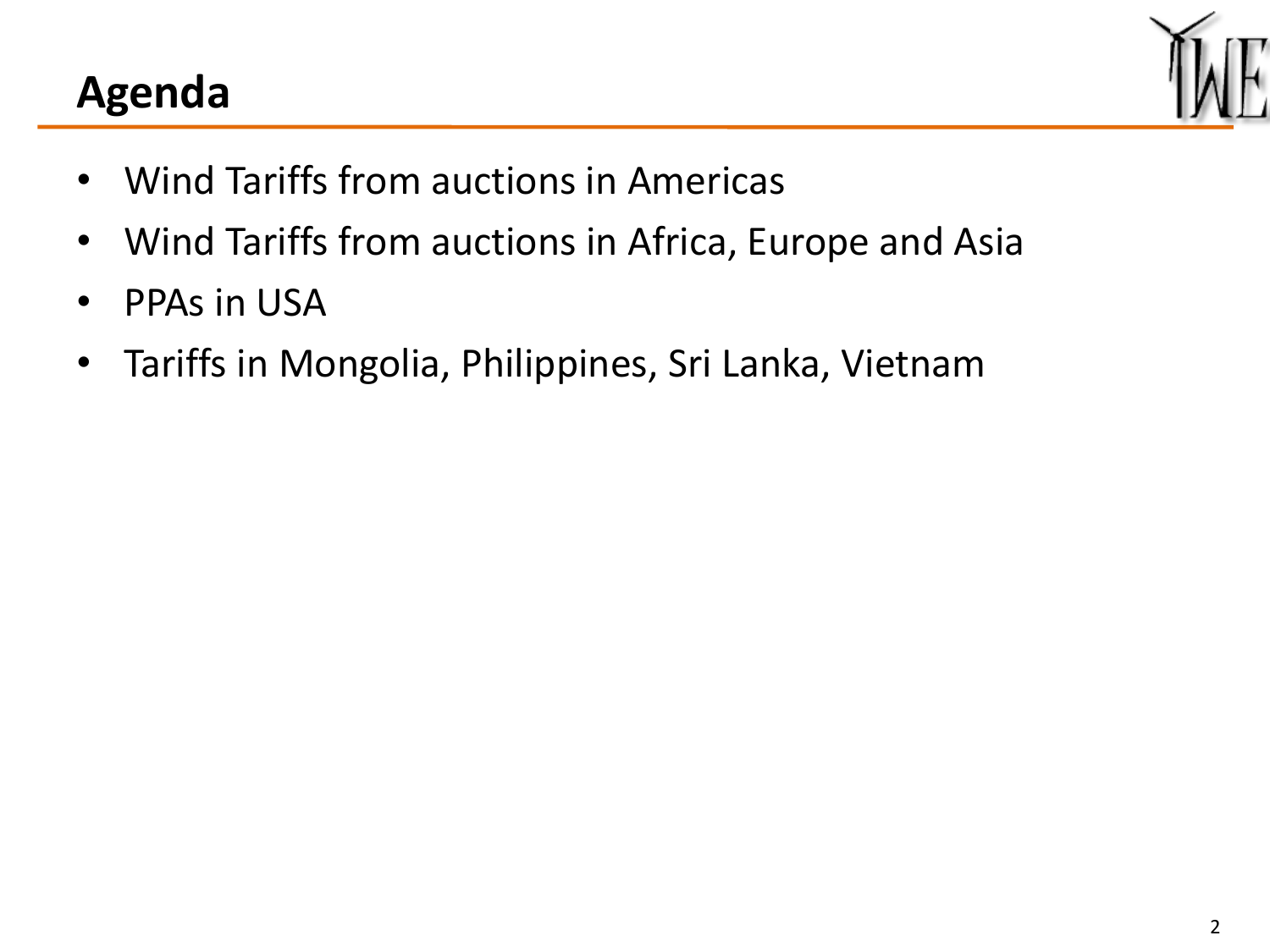#### **Average Auction Price for Onshore Wind ~\$40/MWh in 2016**



Figure 1 Average prices resulting from auctions, 2010-16



Source: IRENA, 2017.

Source: IRENA, 2017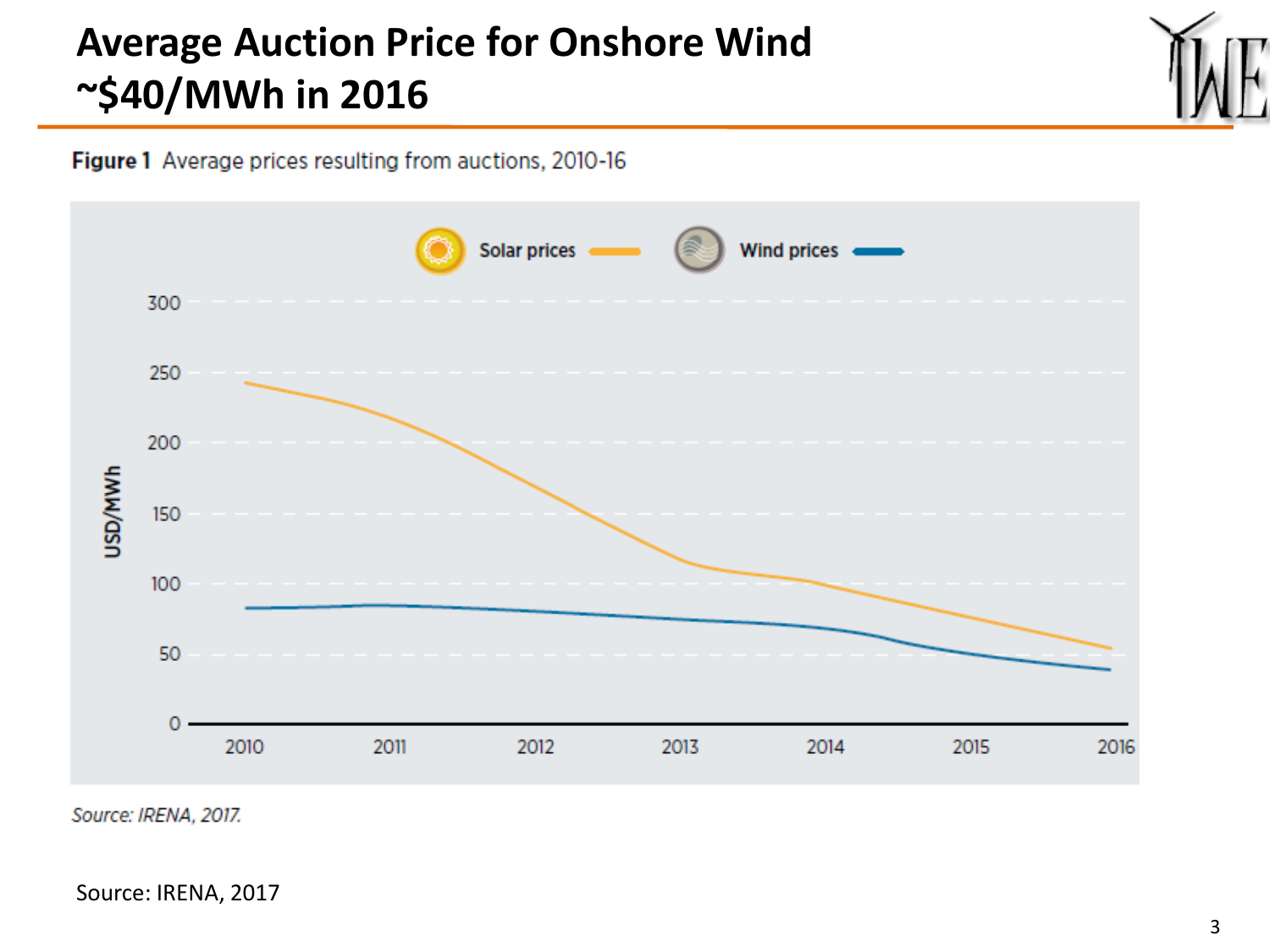# **RE Auction Prices in Americas**



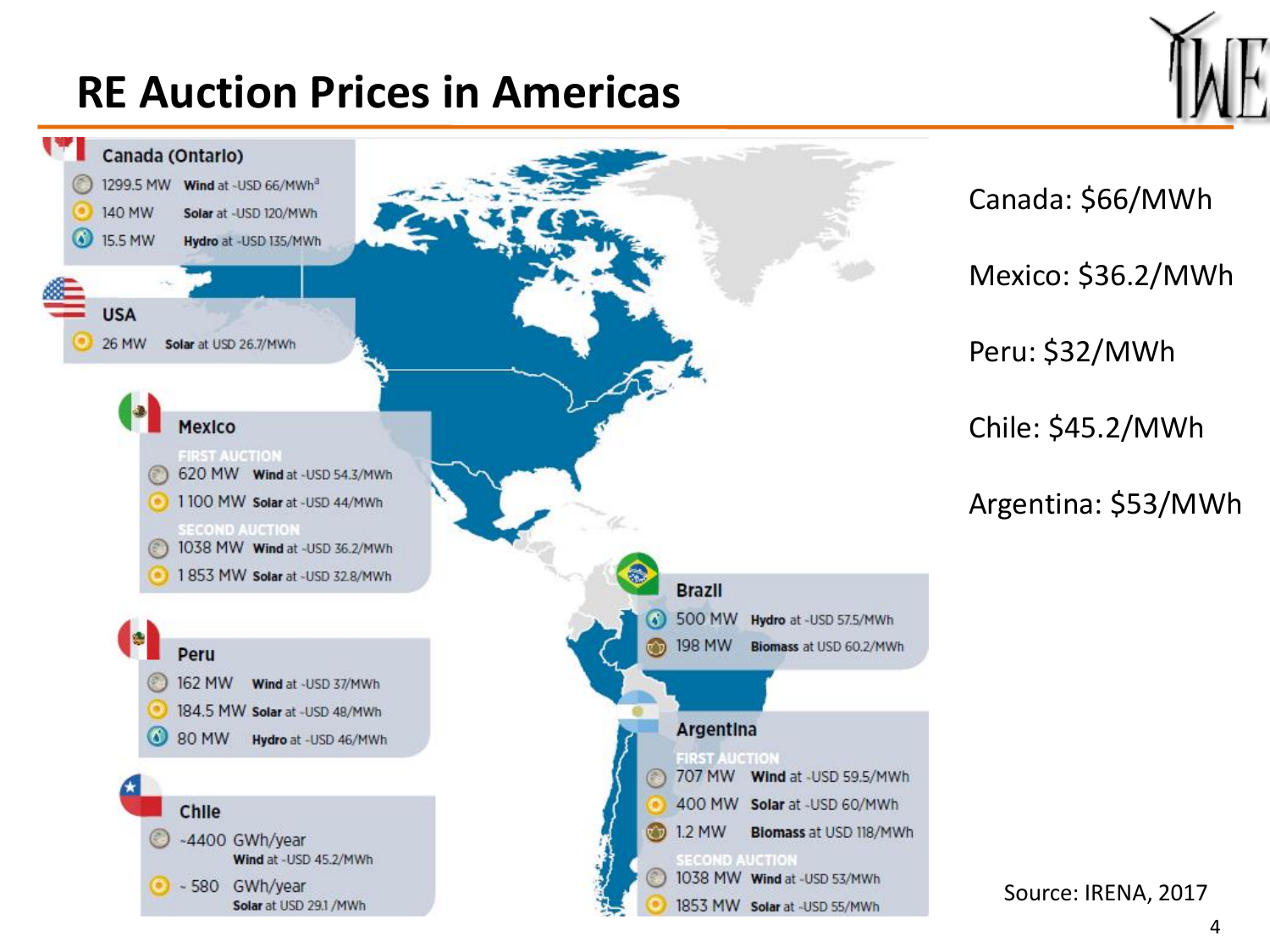#### **RE Auction Prices in Africa, Europe and Asia**

![](_page_4_Figure_1.jpeg)

Source: IRENA, 2017 5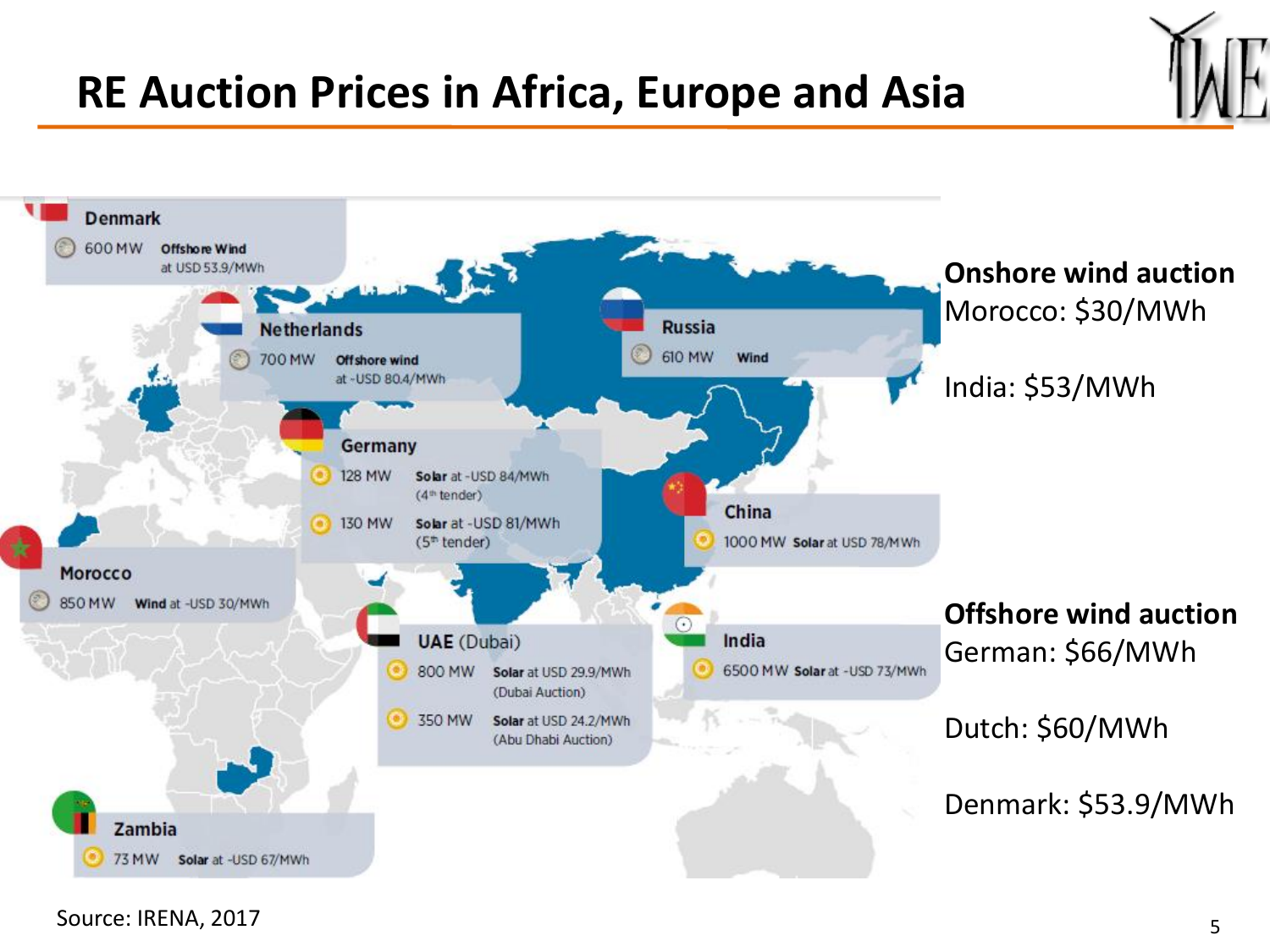#### **Average levelized long-term PPA in US**

![](_page_5_Picture_1.jpeg)

- Average PPA in 2014 was \$24/MWh, less than wholesale price
- Other incentives (PTC=\$23/MWh for 10 years): \$15/MWh

![](_page_5_Figure_4.jpeg)

Source: Berkeley Lab, FERC, Ventyx, IntercontinentalExchange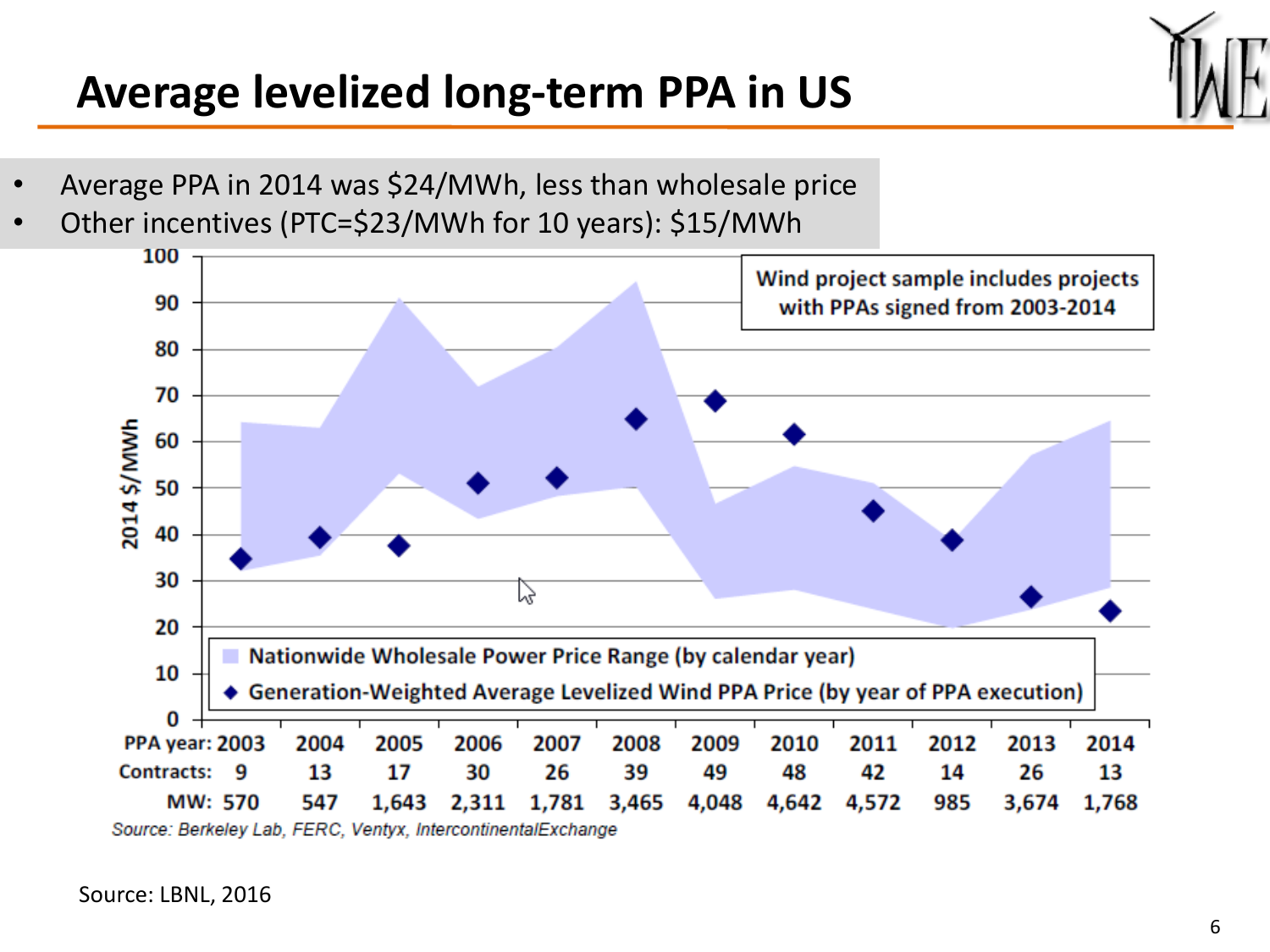### **PPA Prices in Regions of US**

![](_page_6_Figure_1.jpeg)

#### Figure 48. Generation-weighted average levelized wind PPA prices by PPA execution date and region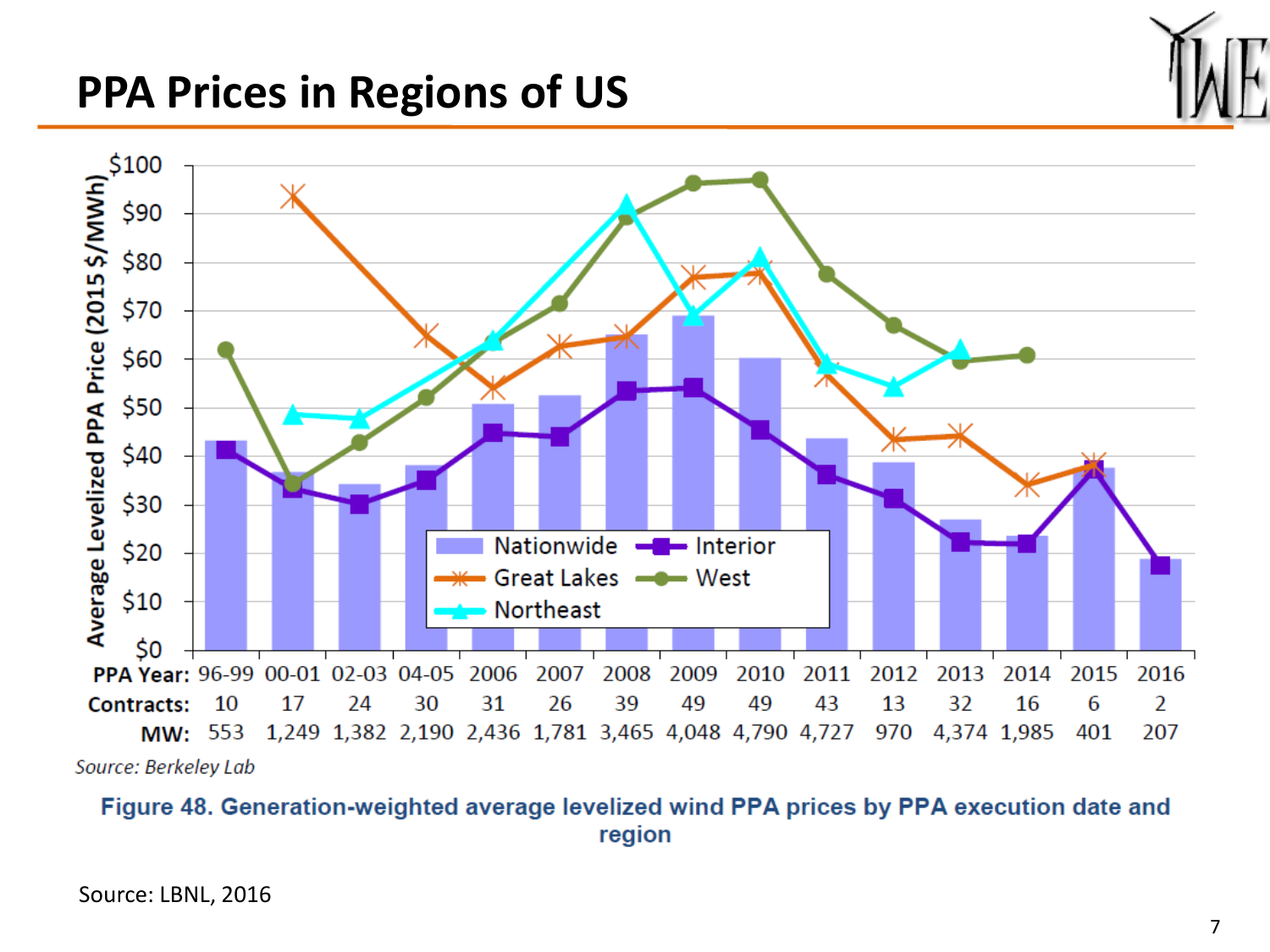# **Tariffs in Mongolia, Philippines, Sri Lanka, Vietnam**

![](_page_7_Picture_1.jpeg)

| <b>Country</b> | <b>Tariff</b><br><b>Per MWh</b>                                  | <b>Comments</b>                                                                     |
|----------------|------------------------------------------------------------------|-------------------------------------------------------------------------------------|
| Mongolia       | \$80 to 95                                                       | FIT. Limited load, inflexible grid                                                  |
| Indonesia      | $\sim$ \$70 for S.<br>Sulawesi<br>\$120 to 150 for<br><b>NTT</b> | Auction with ceiling tariff of 85% of local generating<br>cost                      |
| Philippines    | \$190, ph1<br>\$160, ph 2                                        | FiT with quota of 200 MW<br>Quota has been fulfilled<br>Future tariff not announced |
| Sri Lanka      | \$150 (expired)                                                  | FIT, limited to 10 MW or less<br>Auction for bigger size projects                   |
| Vietnam        | \$78                                                             | FiT, limited uptake                                                                 |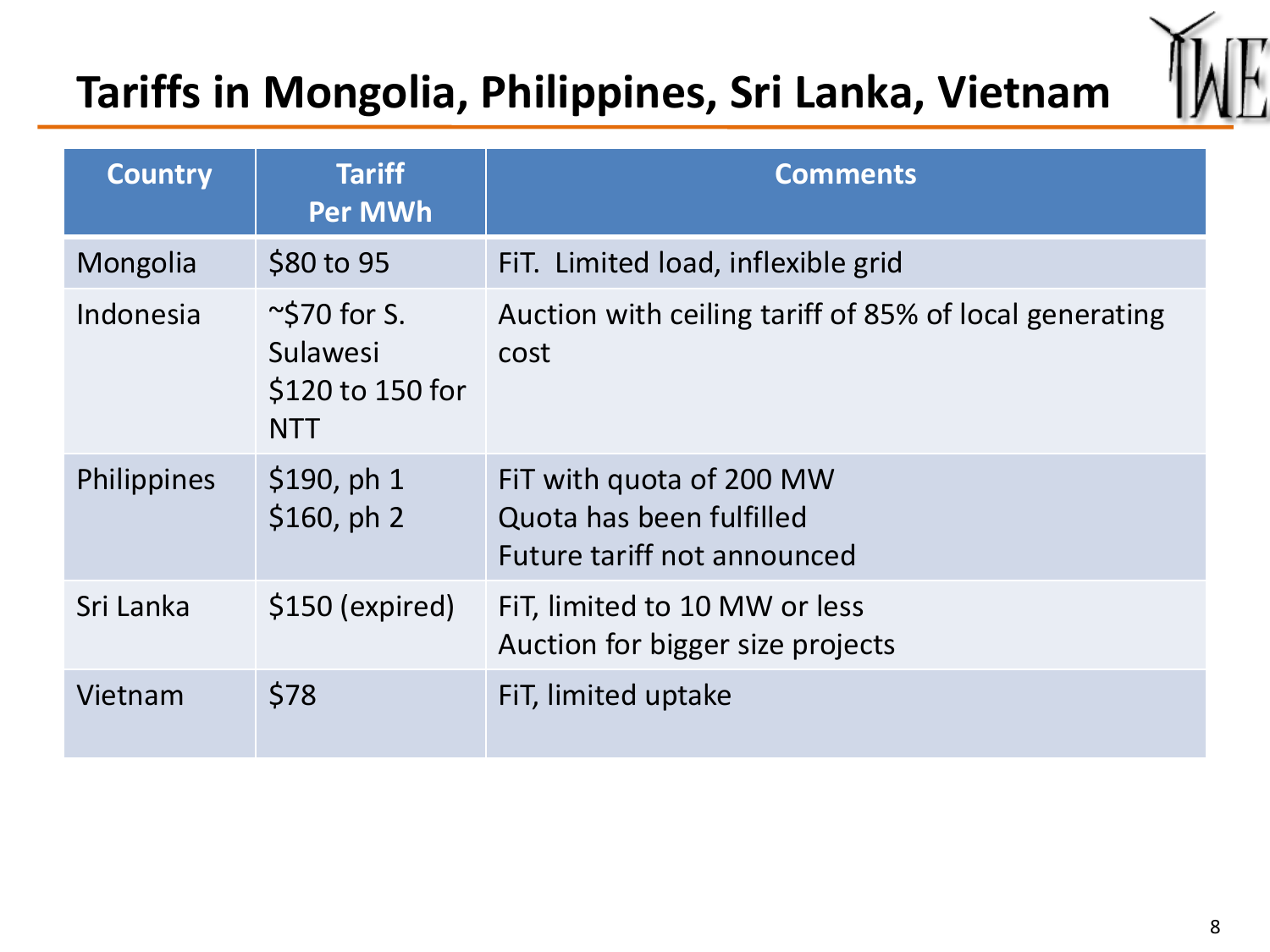### **Summary**

![](_page_8_Picture_1.jpeg)

- Wind tariffs are local
- Unsubsidized tariffs of \$50 to \$65/MWh are achievable under the following conditions:
	- Wind speed of greater than 7 m/s at hub height
	- Project size of greater than 100 MW
	- Good grid connectivity
	- Good logistics infrastructure
	- Good licensing and permitting regime
	- Good local talent pool
	- Low cost of financing, for example 70% debt with 7.5% interest of 10 year duration
	- Low overall uncertainty in AEP and low risk
	- Low O&M cost, for example \$10 to \$15/MWh
	- PPA terms that include take-or-pay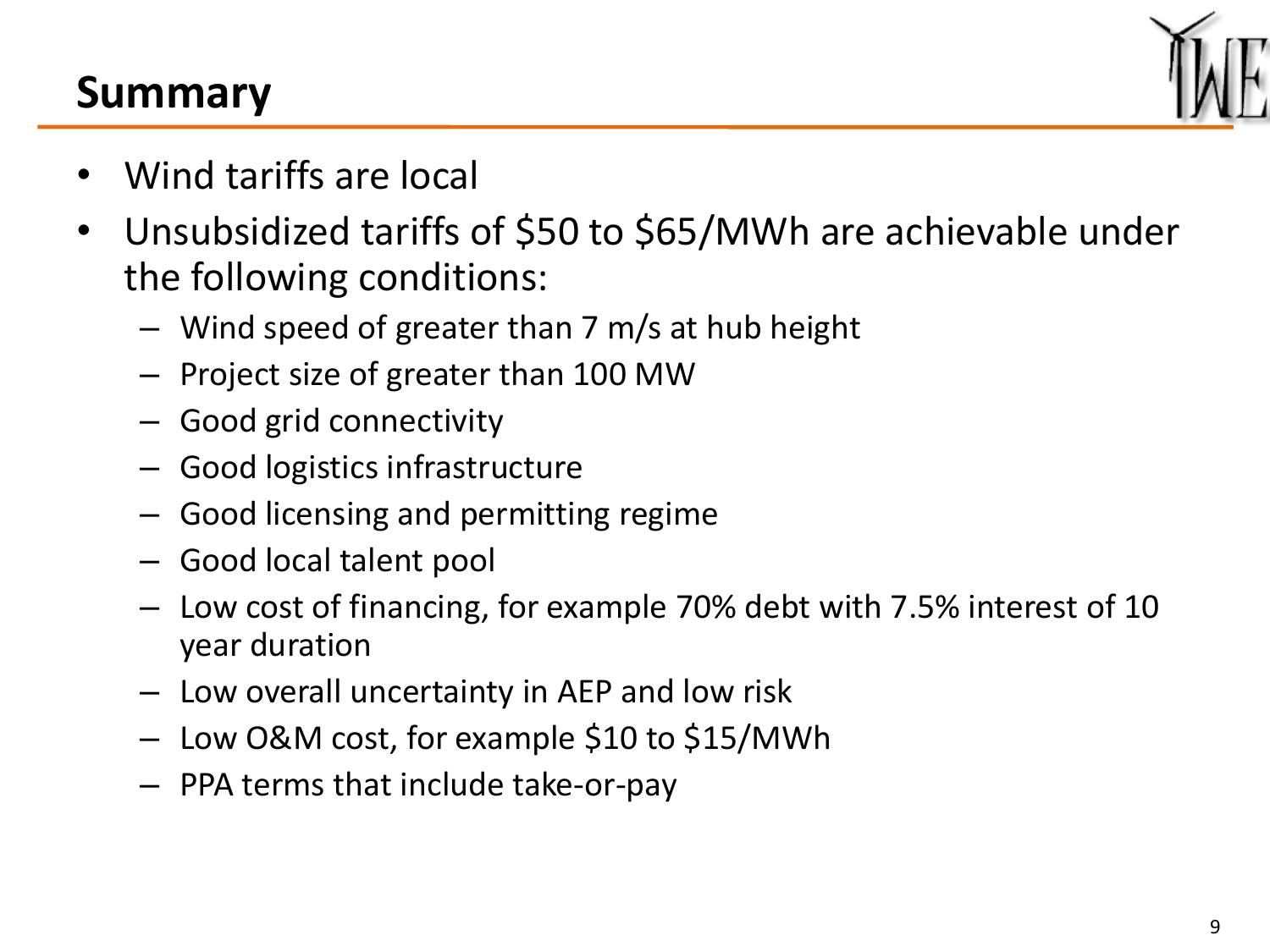![](_page_9_Picture_1.jpeg)

| <b>Policy</b>                                 | <b>Description</b>                                                                                                                                               |
|-----------------------------------------------|------------------------------------------------------------------------------------------------------------------------------------------------------------------|
| Tariff/Incentives                             | Supply-side: How much producer get paid?<br>Demand-side: How is the buyer incentivized?                                                                          |
| Wind resource<br>exploitation                 | How can we optimize total system cost? How can policy help<br>reduce lead time and cost of wind development? Preferred<br>wind project zones, or wind corridors. |
| Grid integration                              | Guaranteed interconnection, priority dispatch<br>Grid code for interconnection of variable power<br>Upgrade transmission, substations, dispatch systems          |
| Licensing                                     | One-stop-shop that coordinates all licensing, approvals and<br>permits                                                                                           |
| <b>Public relations and</b><br>human resource | Public awareness campaign to increase acceptance and counter<br>myths<br>Universities and training institutes so work is done by in-<br>country personnel        |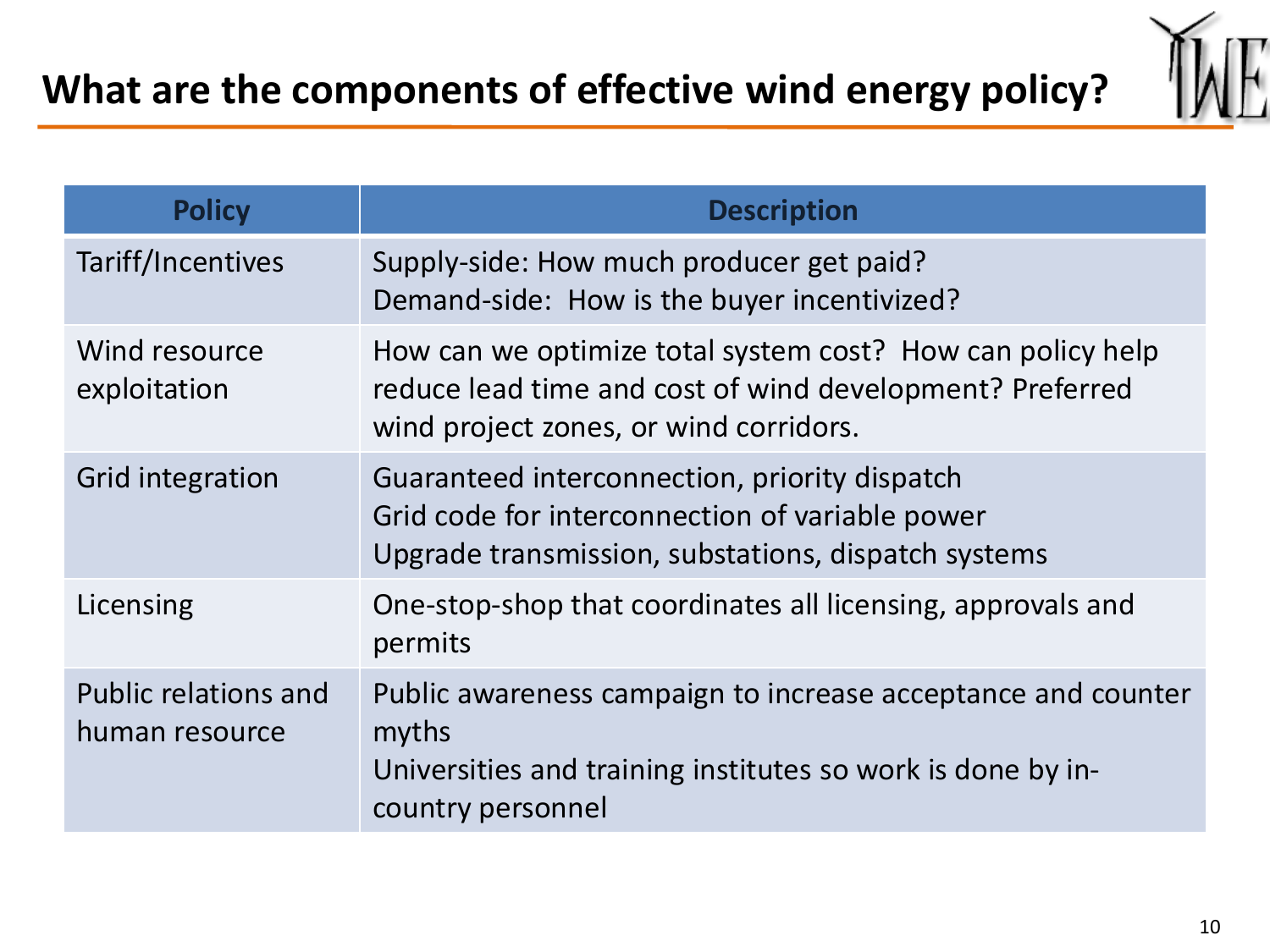![](_page_10_Picture_1.jpeg)

| <b>Characteristics</b>      | <b>Description</b>                                                                                                                          |
|-----------------------------|---------------------------------------------------------------------------------------------------------------------------------------------|
| Comprehensive               | Each component of policy must balance the competing needs<br>for stakeholders for the policy to be effective.                               |
| Certainty for long-<br>term | Wind projects may take several years from concept to<br>commissioning, therefore certainty in policy for the long-term<br>is an imperative. |
| Continuous<br>improvement   | In order to address changes in technology, ground realities and<br>financial environment                                                    |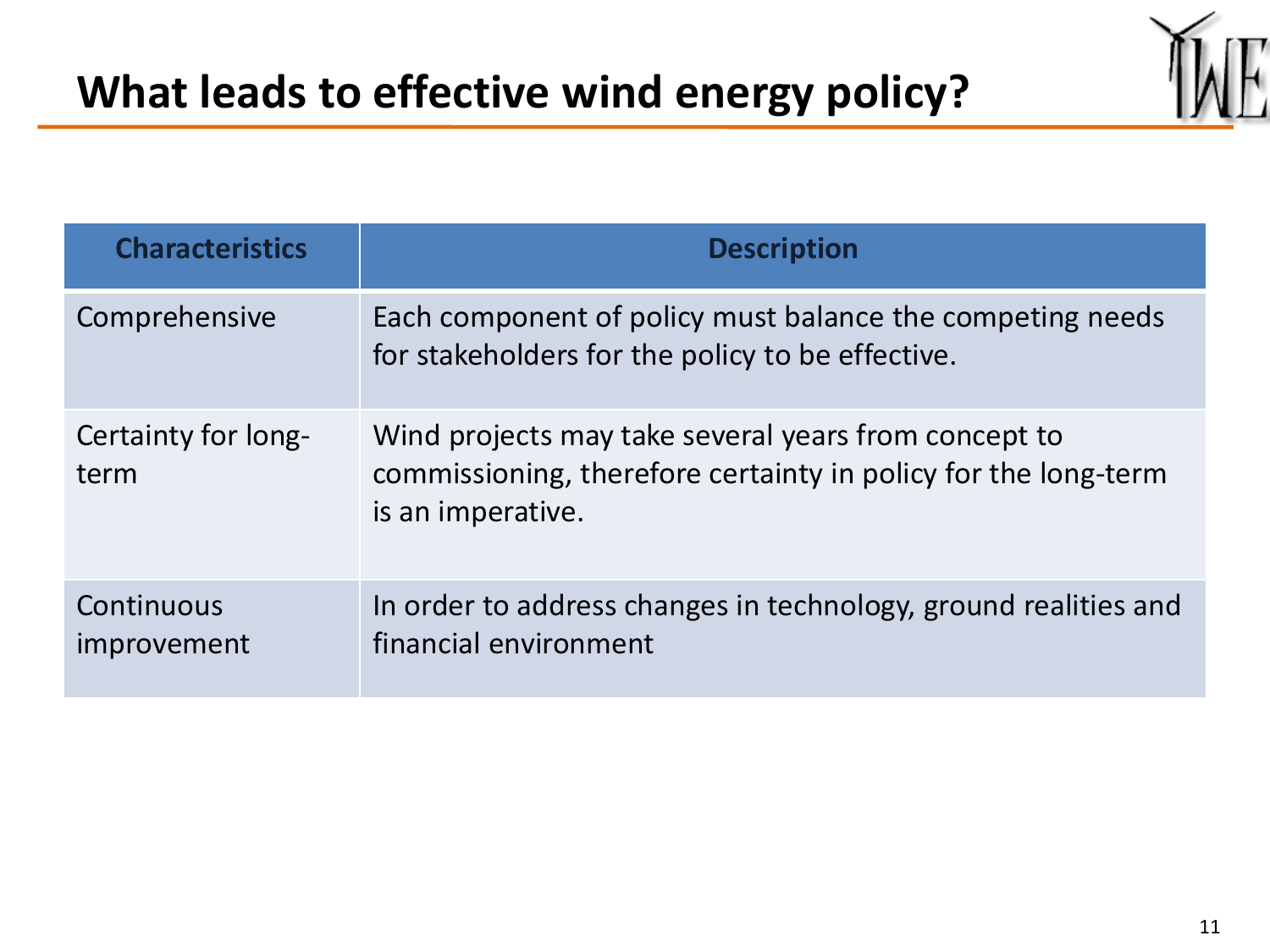![](_page_11_Picture_1.jpeg)

| <b>Policy Components</b>                            | <b>Comprehensive</b>                                     | <b>Certainty for Long-</b><br>term                     | <b>Continuous</b><br><b>Improvement</b>         |
|-----------------------------------------------------|----------------------------------------------------------|--------------------------------------------------------|-------------------------------------------------|
| <b>Incentives</b>                                   | Demand- and<br>Supply-side<br>incentives                 | At least 10 year<br>horizon                            | Update to FiT model<br>and other incentives     |
| Wind resource<br>exploitation                       | Country-wide wind<br>resource map                        | Wind energy<br>corridors                               | Long-term<br>measurement                        |
| Grid integration                                    | Integrated energy<br>master plan                         | Five, ten and twenty<br>year scenarios                 | Responsive to<br>congestion and<br>curtailment. |
| Licensing guidelines                                | One-stop shop to<br>manage myriad of<br>licenses/permits | Transparent with<br>clear requirements<br>and criteria | Adjustments                                     |
| Public awareness &<br>human resource<br>development | All key issues are<br>addressed                          | Long-term<br>communications and<br>research program    | Adjustments                                     |